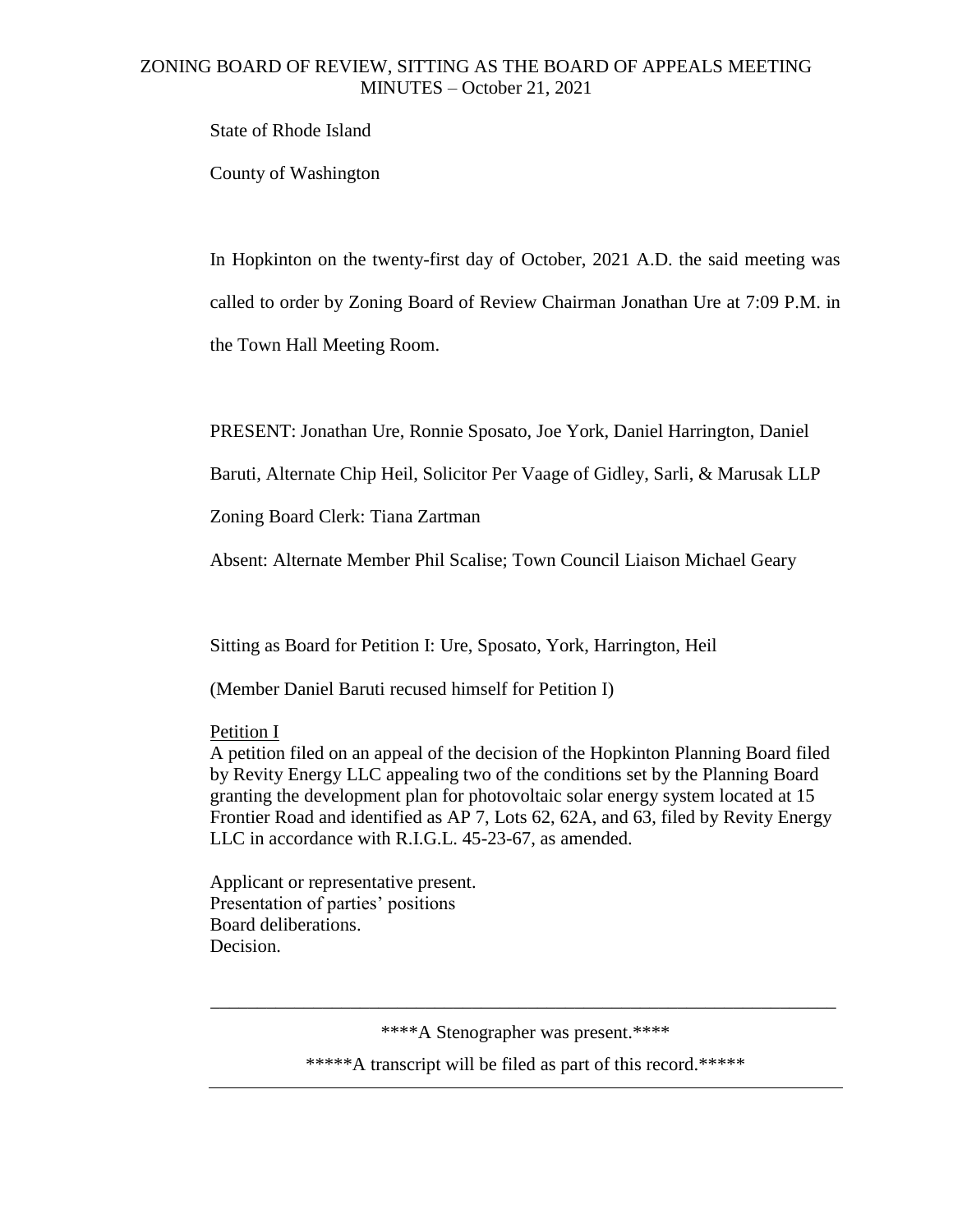Chairman Ure asks if the applicant was in attendance. He summarizes that the testimony had been nearly concluded and asks if either side wishes to add anything to the record. Attorney Maggie Hogan for the Planning Board and Attorney Nick Nybo for Revity Energy LLC both state they have nothing further to add. Chairman Ure asks if any members of the public wish to speak. No one comes forward.

# A MOTION WAS MADE BY MEMBER SPOSATO AND SECONDED BY MEMBER HARRINGTON TO CLOSE THE HEARING. ALL WERE IN FAVOR.

SO MOVED

Chairman Ure explains that the Board will deliberate and gather findings of fact. He clarifies that there are two issues to address: Whether or not the Planning Board made an error of law imposing condition number five which relates to the vegetative buffer on Maxson Hill Road and on condition number twenty-six which relates to the allowed hours of operation. The Board of Appeals must decide, under general laws, planning regulations, zoning ordinance, including the DPR ordinance, and section 13.5 of the general code, if the Planning Board has authority to impose these conditions. Chairman Ure clarifies that the Board of Appeals should not change the judgment. They are only to ensure the Planning Board made their decision appropriately. Attorney Vaage continues to clarify that the Board of Appeals cannot substitute judgement for the Planning Board, but must ensure that the decision of the Planning Board rested on legally competent evidence. They must evaluate the position based on the presented evidence. In this particular case, the Board of Appeals will determine if the Planning Board had authority to impose the two conditions.

Chairman Ure begins stating some findings of fact. The subject property is located at 15 Frontier Road, Assessor Plat 7, Lots 62, 62A, and 63. The applicant, Revity Energy LLC, filed for Development Plan Review (DPR) before the Planning Board seeking to construct 11.3 megawatt direct current photovoltaic solar energy system (PSES) on the subject property. The property is zoned Industrial and a PSES is a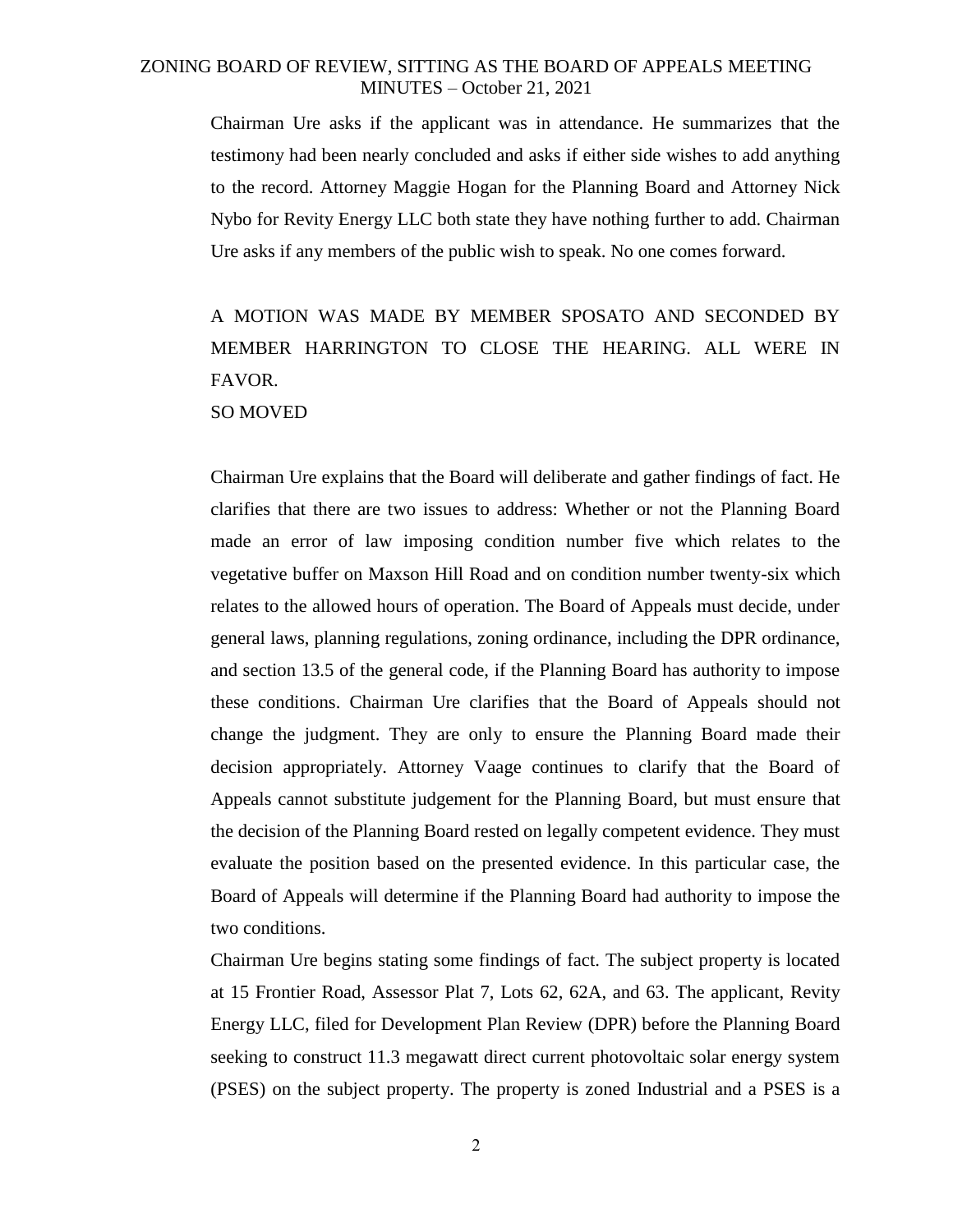permitted use. There was no zone change required in connection with this project. The areas to the east and southeast of the subject property on Maxson Hill Road are zoned RFR-80 which is a residential zone. Revity Energy LLC's DPR application came before the Planning Board for pre-application on November 6, 2019 and for DPR on March 4, 2020, June 3, 2020, July 1, 2020, July 15, 2020, August 5, 2020, September 2, 2020, and October 7, 2020. On October 7, 2020, after the Planning Board approved the applicants plan, it was subject to twenty-six conditions. The applicant is challenging two of the conditions on the basis that the Planning Board lacked the authority to impose them. Condition number five is being challenged as it relates to the existing vegetation in the 100 feet setback along Maxson Hill Road will remain in place and be supplemented with additional evergreen trees that have a minimum height of six feet at the time of planting as set forth in the approved landscaping plan.

Chairman Ure continues with condition number twenty-six that states all site work shall be performed Monday through Friday between the hours of 8:00 am through 5:00 pm EST.

The zoning ordinance addressing dimensional regulation requires that when a commercial or manufacturing property abuts a residential zone, district boundary, the side and rear yard setback area abutting the residential boundary shall also be maintained in a vegetative condition. This is found in the Hopkinton Zoning Ordinance in Section 6, Footnote 2.

The PSES ordinance in effect at the time of the DPR and applicable to this project contains a section entitled PSES Design Guidelines. The PSES Ordinance, which was adopted on January 22, 2019, under Section C, Subsection 1 titled Land Clearing and Environmental Cultural Impact consists of five paragraphs. All PSES shall be constructed and operate in a manner that minimizes any adverse visual, safety, and environmental impacts. The design of the PSES shall use materials, colors, textures, screening, and landscaping that will blend the facility into the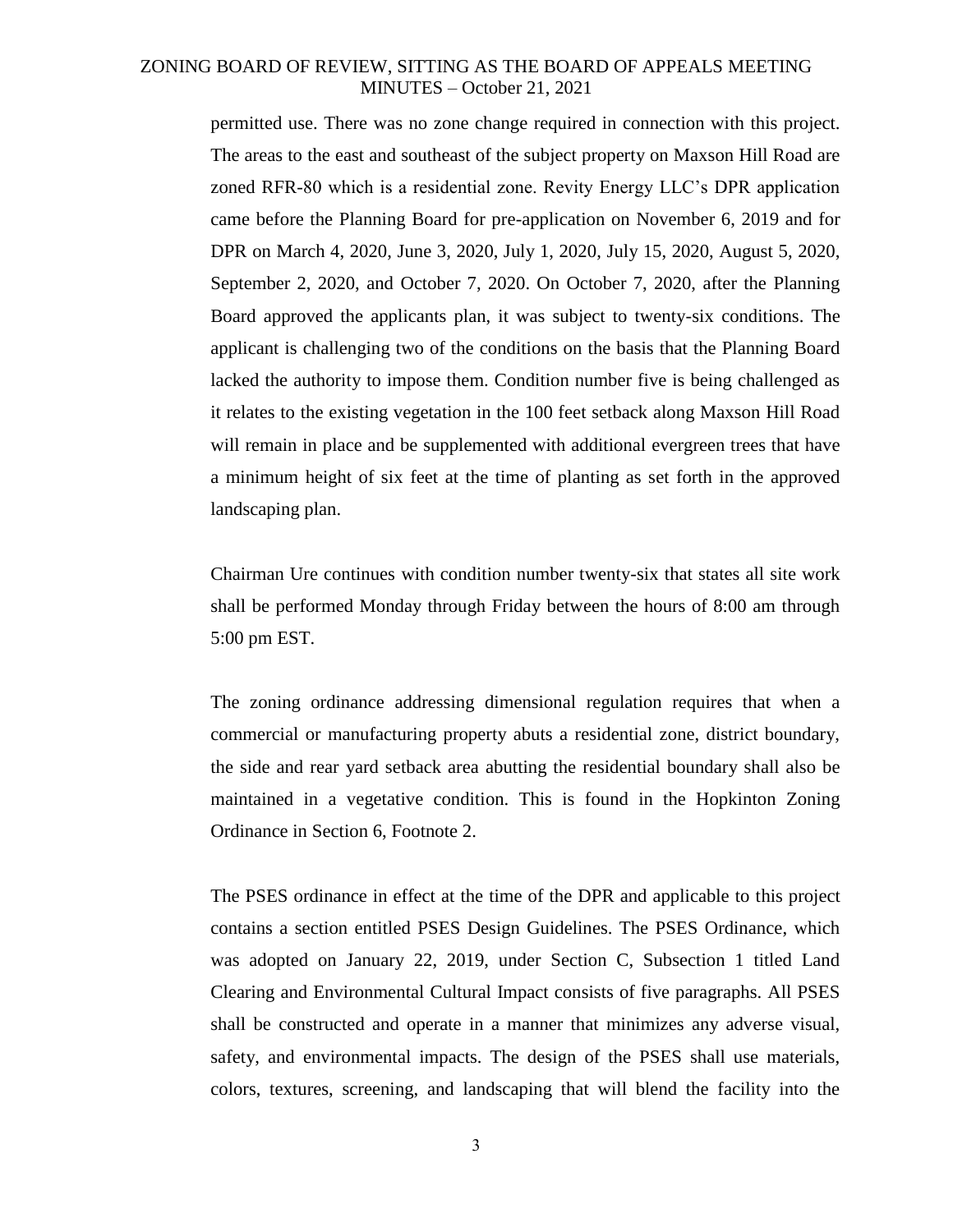natural setting and existing environment. The proposed PSES shall be designed and will be constructed so that the ground leveling is limited to those areas needed for effective solar energy collection and so that the natural ground contour is preserved to the greatest extent practical. In instances where a parcel is rezoned from residential to a commercial or manufacturing use for the purpose of accommodating a PSES, existing soil conditions shall be maintained to the maximum extent practicable. No blasting will be conducted on the parcel in conjunction with any activity related to the construction of a PSES, including land preparation.

In instances where a parcel is rezoned from RFR-80 to a commercial or manufacturing use for the purposes of accommodating a PSES, clearing of any existing vegetation on the subject parcel for the purpose of constructing, operating, and maintaining a PSES shall be limited to a maximum of 40% of the total area of the parcel. Clearing of any existing vegetation within the front, rear, and side-yard setback are is prohibited, unless explicitly approved by the Planning Board. The PSES and equipment shall not have a significant adverse effect or impact upon soils or water resources or quality of other natural resources of the surrounding area.

Under Section 15A of the Zoning Ordinance requires DPR for all permitted uses except single family and two-family homes along with their accessory uses. Section 15A requires DPR shall only be based on the specific and objective guidelines set forth in the DPR Ordinance Section 13.5 of the Town Code.

Under Section 13.5 of the Town Code, Item 75 is the Developmental Plan Review General Criteria and Standards. The introduction to that section states that the following guidelines and standards include the design review guidelines contained in the Town of Hopkinton and Land Subdivision Regulations are to be used by the Planning Board in judging applications for Developmental Plan Review. The design standards set forth in this section shall serve as the minimum requirements for approval of a developmental plan application. In all instances, the burden of proof that all design standards have been met shall be on the applicant. The burden of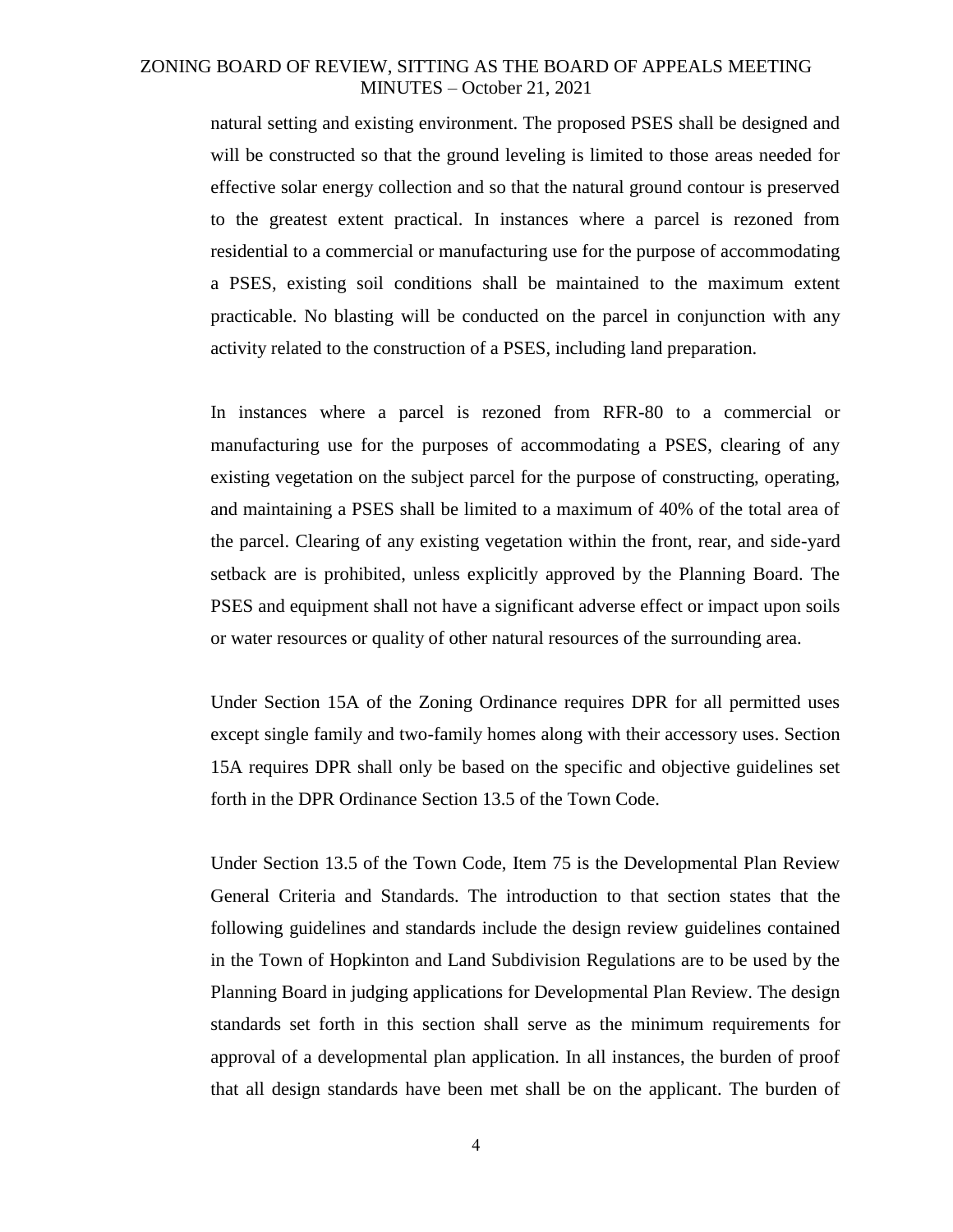proof shall include the production of evidence necessary to complete the application.

In that section, Item C is titled Ecological Considerations. That section states that the development, insofar as practical, shall result in minimal degradation of unique or irreplaceable land types and in minimum adverse impact on the critical areas such as streams, wetlands, areas of the aquifer recharge and discharge, steep slopes, highly erodible soils, areas with a high water table, mature stands of vegetation, and extraordinary wildlife nesting, feeding, or breeding grounds.

In the same section, Item D is titled Landscape. The landscape shall be preserved in its natural state insofar as practicable by minimizing tree removal. Chairman Ure explains the rest of the section doesn't seem quite applicable to this appeal.

Item G entitled Soil Erosion and Stormwater Control and subsection number two states: The development shall be so oriented to the site so that grading and other site preparation is kept to an absolute minimum. Construction and other development plans calling for cutting and filling or stripping of vegetation may not be approved by the Planning Board if it is determined that the proposed land use could be supported with less alteration of the natural terrain and vegetation.

Subsection six under the same Item G states: The development proposals shall strive for maximum retention of the natural features and qualities of the site, and development shall seek to enlarge these features and qualities.

In the Code of Ordinances, Section 13.5, Item 76 titled Planning Board Review/Decision, Item A states that in reviewing the development plan, the planning board shall take into consideration the public health, safety, and general welfare, the comfort and convenience of the public in general, and of the residents of the immediate neighborhood in particular, and shall set any appropriate conditions and safeguards in harmony with the general purpose and intent of all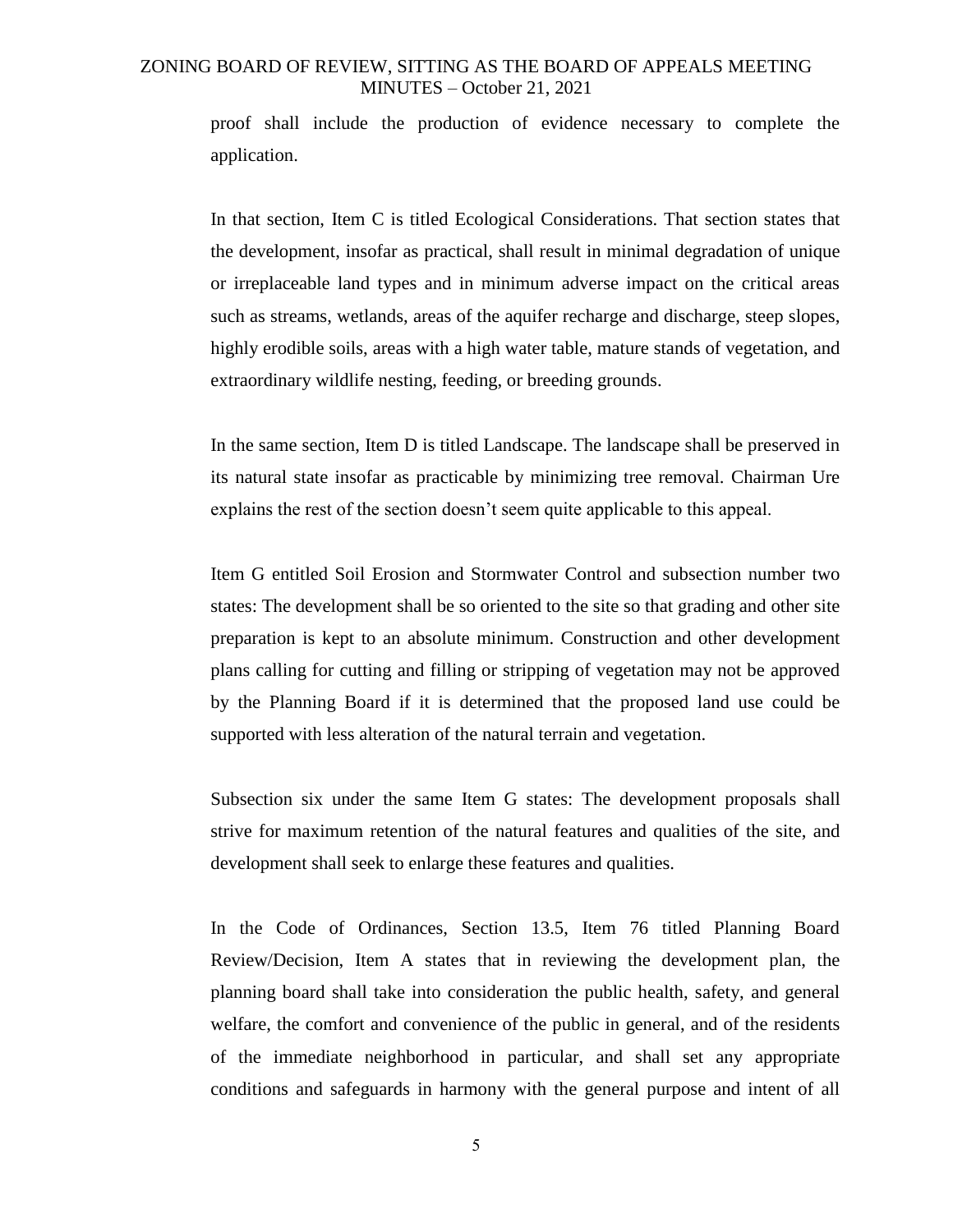local regulations, and according to the general criteria and standards set forth herein. Some of the improvements that the planning board may approve as conditions include, but are not limited to, the following: Subsection 7 states "Screening, fences, walls, landscaped areas, planting strips, and other landscaping treatment that will enhance and buffer the premises and ensure compatibility with surrounding uses. Acceptable vegetation is outlined in the Town of Hopkinton Land Development and Subdivision Regulations Design Review Guidelines." Subsection 9 of the same item 76 states "Mitigation of negative impacts as deemed necessary and appropriate in accordance with all federal, state, and local regulations."

Member Harrington discusses the required setback of a residential zone. He notes that the Planning Board went through great detail and mentions there are 15-20 pages of notes from August 5, 2020 that addresses the landscape and buffering in that zone. Member Harrington states that the chairman of the Planning Board, Mr. DiOrio stated they did not want to see any of the construction from the road and should not be just screened by a stockade fence. It should be include layering of vegetation. Member Harrington states he assumes the appellant had satisfied the Planning Board with the presented plans. They are appealing this item which is the setback to the residential zone, but the intent of the ordinance is to protect the residential zones. Member Harrington says there is solid evidence in the minutes and that one of the points of emphasis is to protect the visual impacts of the neighbors, the town, and the community.

Chairman Ure explains the two paragraphs he read into the record under Section C of the PSES. In those paragraphs, it includes interchangeable language that talks about if there was a required zone change in both paragraphs. Chairman Ure states that if someone wanted to look at it in a favorable way for something they were doing, they would cherry pick certain items in those paragraphs. Chairman Ure says throughout both of the paragraphs, the zone change is interchangeable with the whole discussion. Chairman Ure reads the paragraph again to highlight the verbiage. "In instances where a parcel is rezoned from residential to a commercial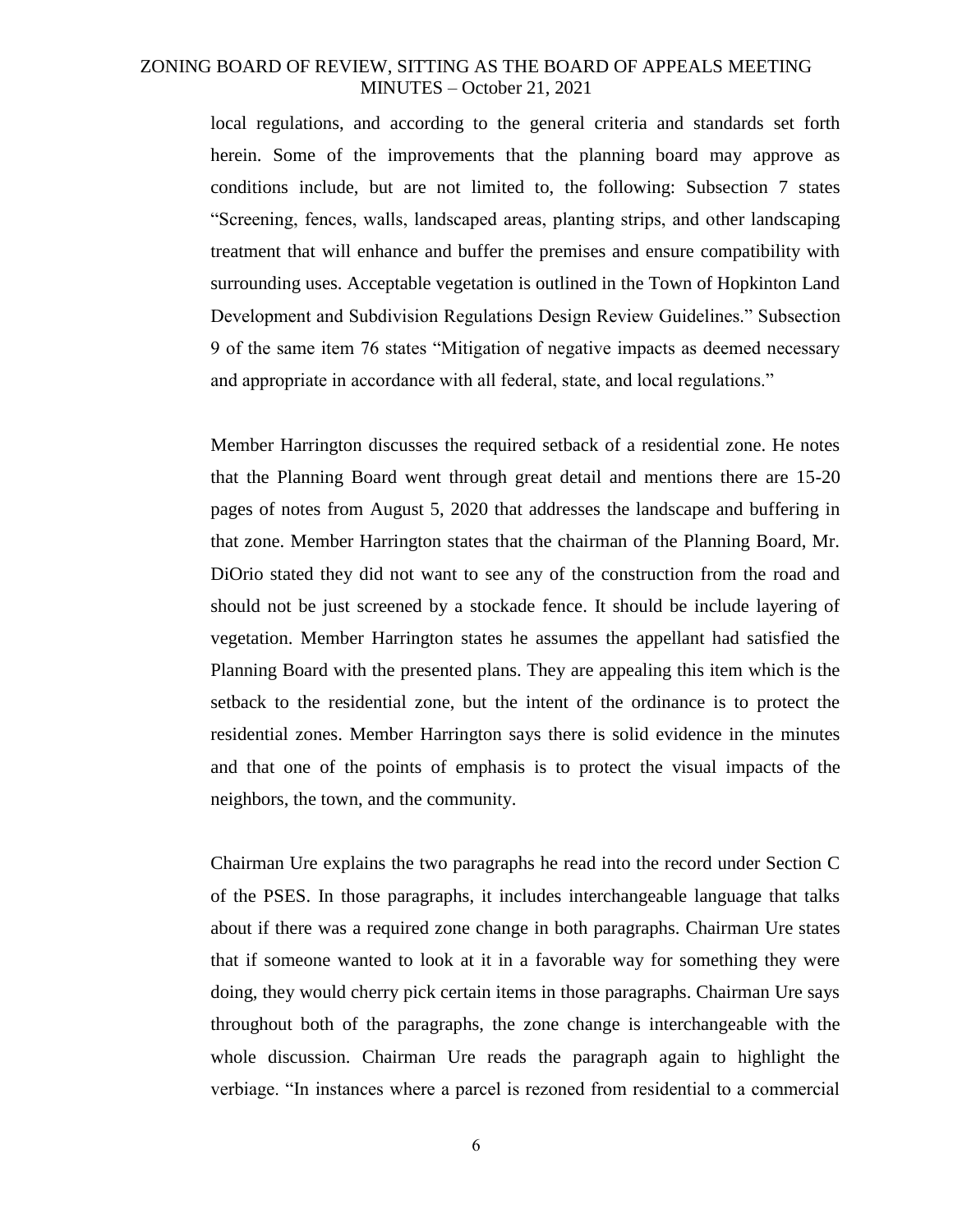or manufacturing use for purpose of accommodating a PSES, existing soil conditions will be maintained as maximum extent practicable." In the second paragraph, it states clearing of any existing vegetation within the front, rear, and side yard setback areas is prohibited unless explicitly approved by the Planning Board. Chairman Ure explains that the second paragraph includes language about a zone change from RFR-80 to a commercial or manufacturing use. In this case, the parcel is in an industrial zone and did not require a zone change. Chairman Ure explains that this part of the ordinance uses language that interchanges and overlaps. He states that for someone to pull that particular language out to say this parcel didn't require a zone change is to use the ordinance incorrectly. Chairman Ure goes on to say that other parts of the paragraph state no blasting will be conducted on any part of the parcel in conjunction with any activity related to the construction of the PSES including all land operation. Chairman Ure explains that one thought process is if there was a zone change, blasting would not be allowed, but would be allowed if there was no zone change. Chairman Ure states that the clear intent of the ordinance is to prohibit any blasting to be done on a PSES. The contours of the landscape should be maintained, which is addressed in the Development Plan Review guidelines and included in the Town Code. Chairman Ure explains that the zone change is interchangeable with the standard terminology and cannot be cherry picked out of the paragraphs. It is all encompassing.

Member Heil discusses that any vegetative changes in the buffer had to be explicitly approved by the Planning Board. Member Heil says that the issue was to the request the selective cutting of some of the taller trees, however, at the time of the decision by the Planning Board, the appellant was unable to say which trees would be cut. Member Heil explains it was based on models they had made that allowed for maximum capture of sunlight. Member Heil states that the Planning Board was given information that they deemed insufficient and in the determination, did not approve the excessive clearing. Chairman Ure states that this issue is covered under Section C of the PSES and overlaps with the Town Code Section 13.5, Items 75 and 76. Chairman Ure explains those particular sections talk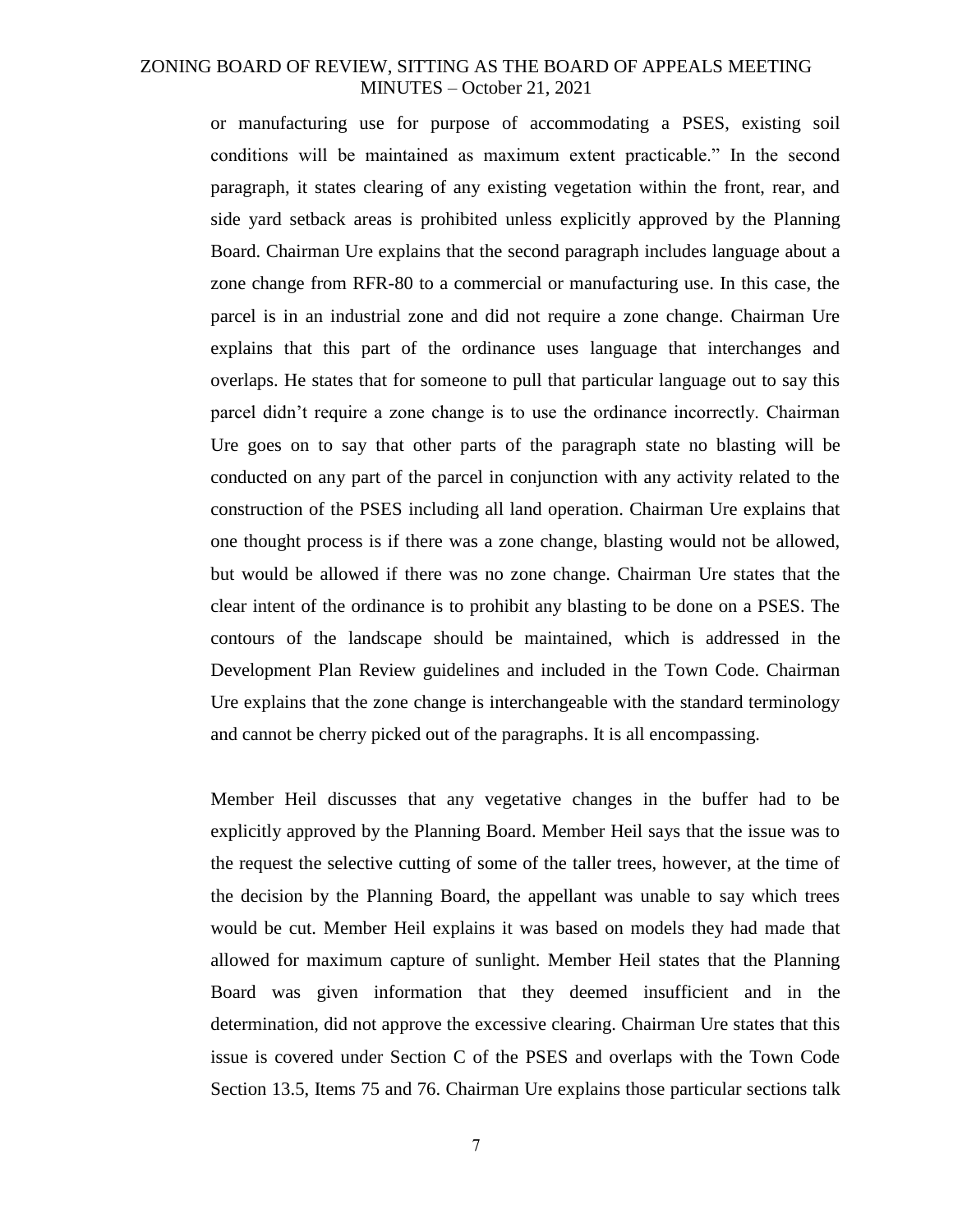about the minimum degradation to the unique and irreplaceable land types, preserving natural resources in the natural state insofar as practicable by minimizing tree removal. Chairman Ure mentions the Soil Erosion and Stormwater Control Plan which talks about minimizing the impact and minimizing the stripping of the vegetation and mature growth. He states it's all intertwined throughout the codes and regulations of the Town that the intent is to minimize the impact of the system. The intent is not to maximize the overlay for a solar project  $-$  it's to work in harmony to get the best outcome. Chairman Ure explains the intent is not to cripple the project, but it also must protect the natural features of the community.

Member Heil explains he pointed out the portion that mentioned the vegetation in the PSES because the Board of Appeals is assessing if the Planning Board acted within the constraints of the ordinance. Member Heil suggests that the wording in the PSES document states the Planning Board had the authority. He goes on to say that the Planning Board could have granted additional clearing in the buffer if they deemed it suitable or appropriate based on the proposal by the developer. Member Heil states that the Planning Board had decided not to grant clearing in the buffer area. He explains that the wording in the ordinance gave the Planning Board authority to make that decision. He says the same intent was implied through several of the Town's ordinances and regulations, but the goal of the Board of Appeals is to find wording that indicates the Planning Board has the right to make that decision. Member Heil states that particular wording enforces the authority of the Planning Board to make that determination.

Solicitor Vaage reminds the Board of the arguments on the first condition regarding the brush. Attorney Vaage suggests the Board's responsibility is to decide if the first sentence regarding the zoning change applies to the entire paragraph or, as the Planning Board argued, if that's not a reasonable way to read that ordinance. Attorney Vaage summarizes in asking if the first sentence controls the rest of the paragraph and whether or not the rest of the paragraph is restricted to zone change situations. He goes on to ask whether or not it was a reasonable interpretation by the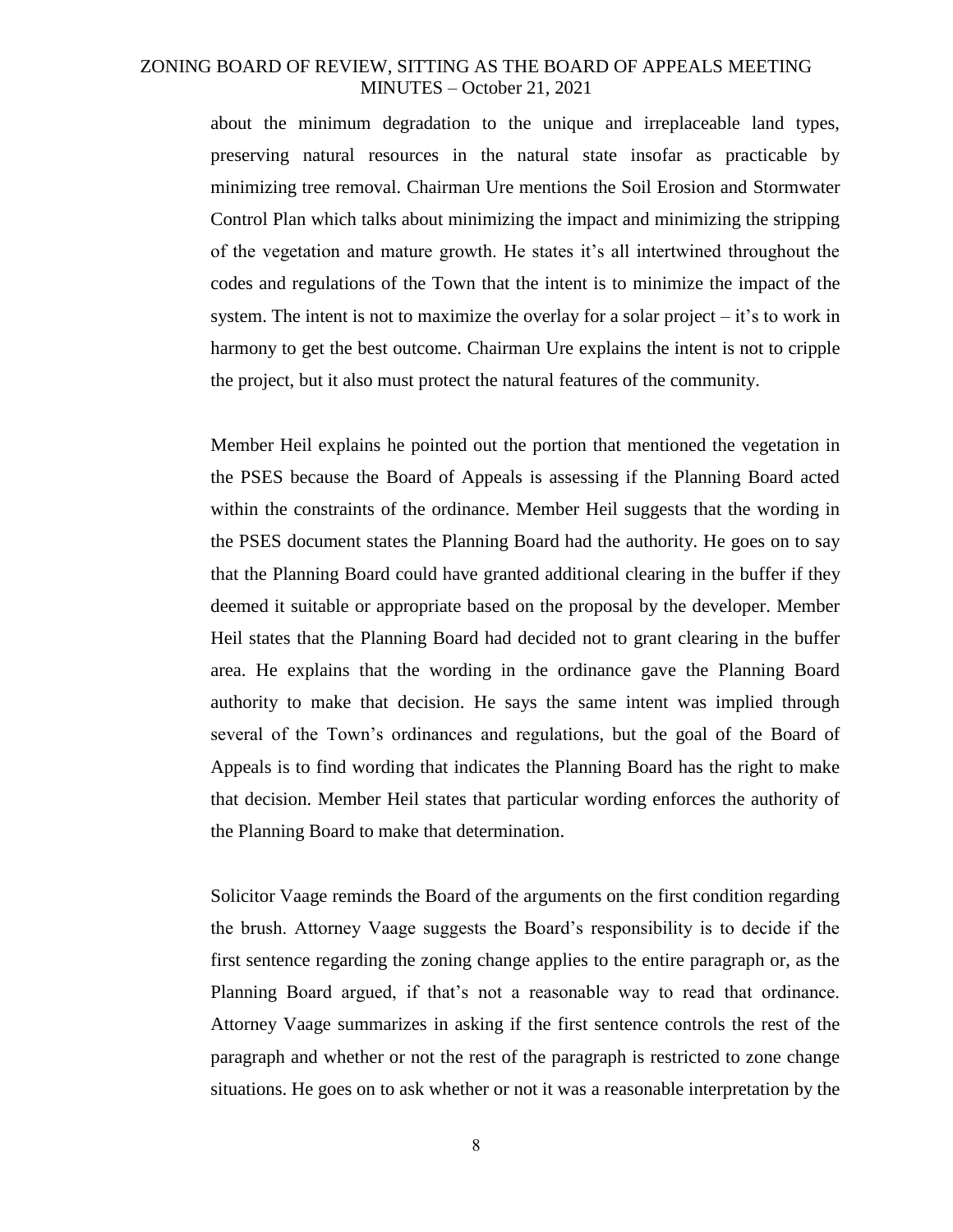Planning Board. Solicitor Vaage asked Attorney Hogan and Attorney Nybo to correct him if he was wrong. Attorney Nybo says he stated the arguments well.

Member Heil clarifies that he thinks the wording gives the Planning Board authority to decide if additional clearing was warranted in that buffer.

Chairman Ure states that the perceived problem is with the second paragraph in that section of the ordinance. He explains the ordinance cannot be cherry picked to prohibit blasting in an RFR-80 zone only or to not worry about air quality or soil in certain circumstances. Chairman Ure says it just happens to be the first sentence of the paragraph in specifying those certain criteria. The rest of the paragraph applies to the whole PSES. Chairman Ure thinks that's how the Planning Board read the ordinance and would be how he understood at it.

Member York thinks the first sentence of that ordinance explains it all in that all PSES shall be constructed and operate in a manner that minimizes any adverse visual, safety, and environmental impacts. Member York emphasizes the ordinance states "all" and not just rezoned projects.

Member Heil clarifies Member York's point that the intent of the ordinance, regardless of zone change, is to protect buffers and protect landscapes to the greatest extent possible. Chairman Ure states they are looking at the ordinance from a planning view to see how they would read it and ask whether or not they would cherry pick from the ordinance and select sentences the apply or don't apply. Chairman Ure says these would have subsections or bullet points to pull that out and would not be encompassed in two paragraphs.

A MOTION WAS MADE BY MEMBER YORK AND SECONDED BY MEMBER HEIL TO ACCEPT THOSE FINDINGS AND DELIBERATIONS AS THE FINDINGS OF FACT. ALL WERE IN FAVOR. SO MOVED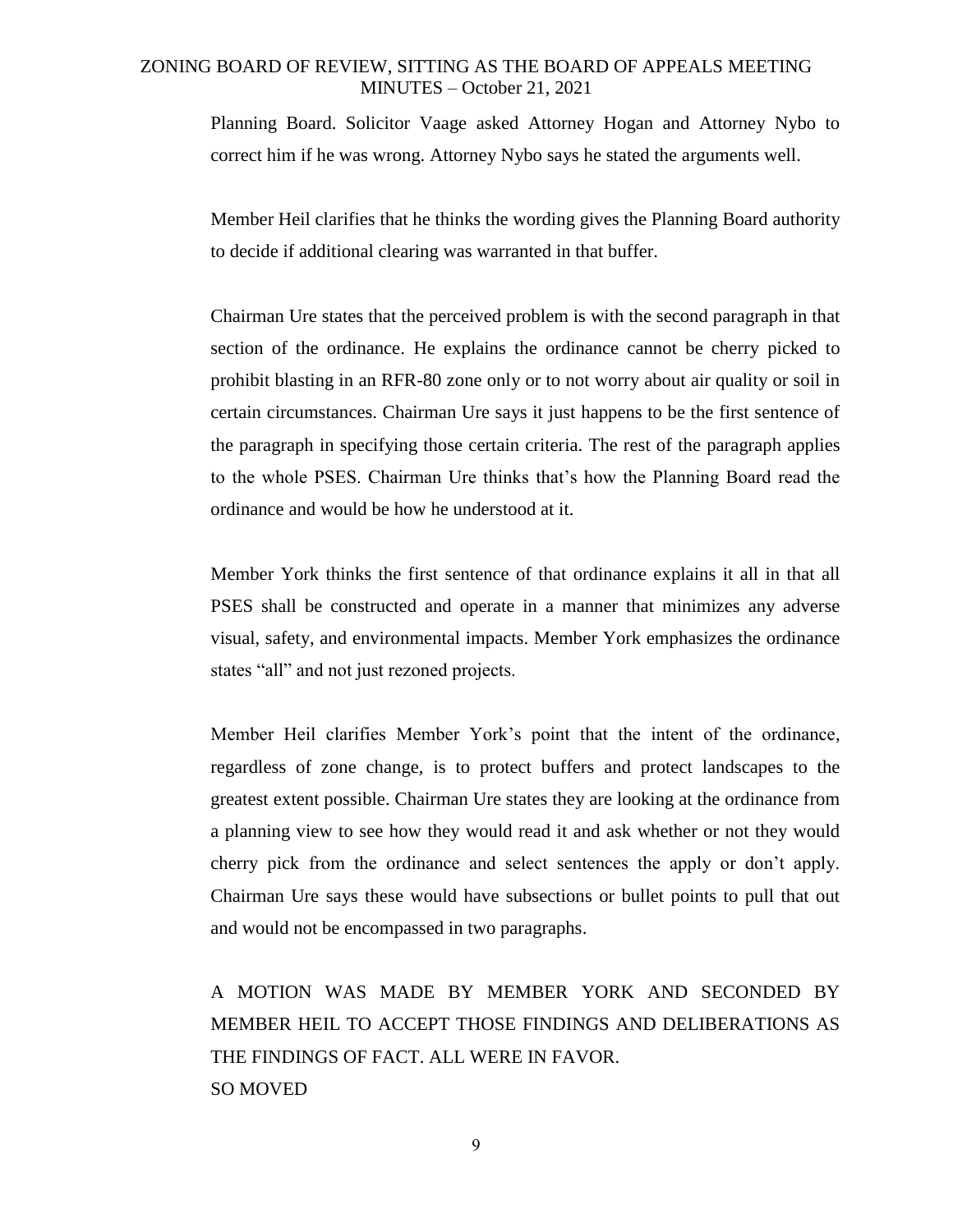Chairman Ure reminds the board of the other condition that is being appealed which is all site work shall be performed Monday through Friday between the hours of 8:00 am through 5:00 pm EST. Chairman Ure states the applicable ordinance is in the Hopkinton Town Ordinance in Sections 13.5, Items 75 and 76. Under Item 76, subsection A, it states that the Planning Board shall set any appropriate conditions and safeguards in harmony with the general purpose and intent of all local regulations, and according to the general criteria and standards set forth herein. Chairman Ure reads item 9 under that section which states mitigation of negative impacts as deemed necessary and appropriate in accordance with all federal, state, and local regulations. Chairman Ure states that item is very general and broad. He mentions the Zoning Board has made similar conditions and has implemented time constraints on certain activities or projects. He asks if, under the ordinances, guidelines, PSES that he has read, does the Board feel that the Planning Board would look at those and make a determination that the limiting of the hours of operation would protect the harmony of the community? Homes are located nearby on Maxson Hill Road and Frontier Road and would have to listen to the construction of the project, which could take a couple of years. Chairman Ure mentions he is subjected to noise from projects that have tractor trailer trucks hauling gravel and he lives miles away. He states that these homes are considerably closer to the project and asks that, if the project is allowed to happen from early in the morning until late at night seven days a week, when will the residents get peace? He thinks the last section applies since it encompasses the federal, state, and local regulations. He states one of the local regulations would be the sound ordinances or zoning ordinances. He asks at what point does a project become a nuisance. He states this project is not yet a nuisance, but constraint can prevent it from becoming a nuisance. He thinks that's where the Planning Board was coming from.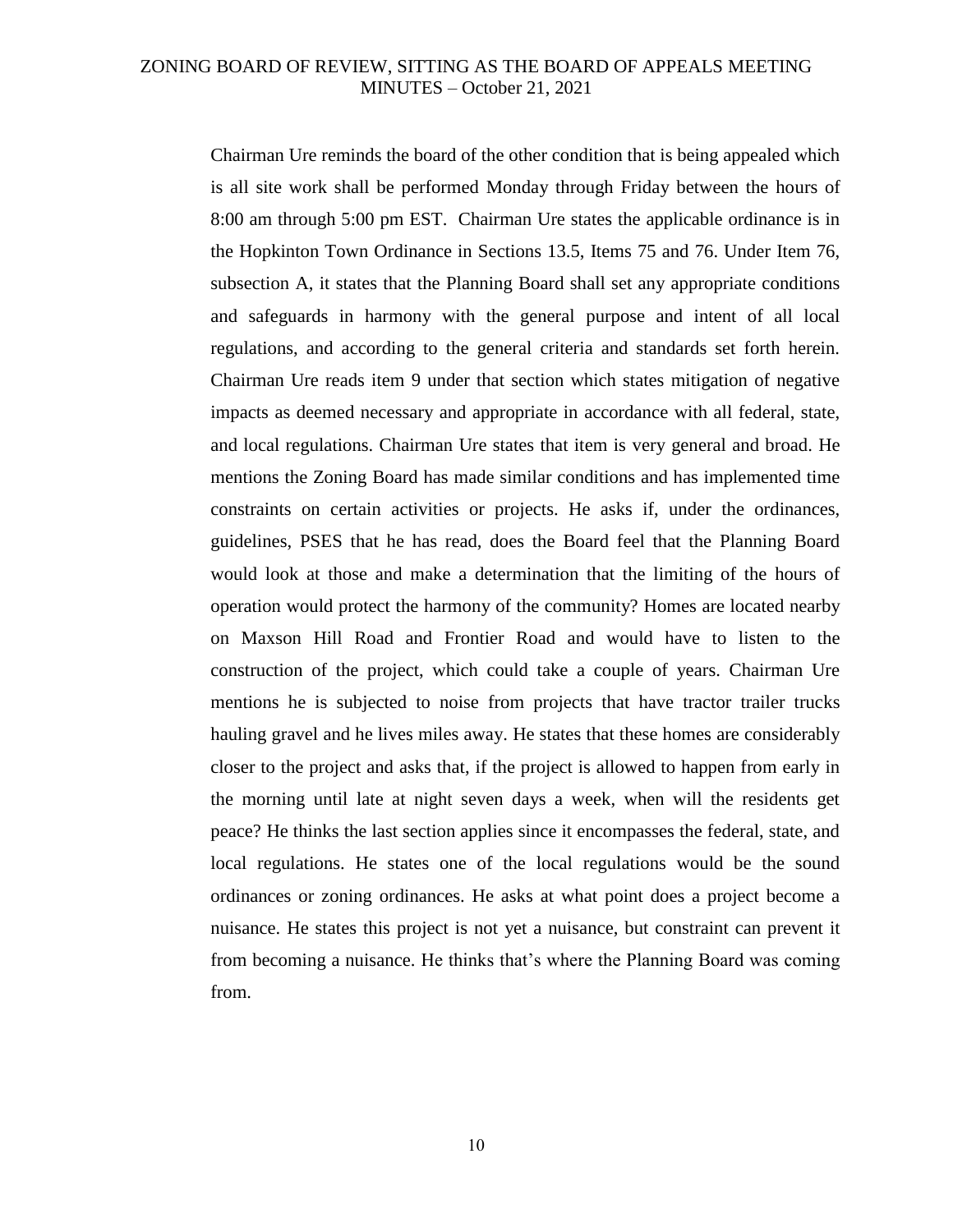Attorney Vaage clarifies that Chairman Ure stated "hours of operation" but the actual constraint was for the site work construction and insulation of the solar panels.

Member Heil says one of the ordinances that was brought up mentioned the consideration of health. He states when considering health, it should encompass psychological, mental, and emotional health and wellbeing. He continues saying that a long-term project like this one without restriction allows for continuous activity and can significantly affect ones health. He says there was consideration of that within the regulations mentioned.

Member Sposato asks if the request was just for Saturday work. Chairman Ure states that the appeal was for all hours of site work. Member Sposato asks if the appellant just wanted to work on Saturdays. Chairman Ure states they are appealing the condition of site work being contained to Monday through Friday through the hours of 8:00 am through 5:00 pm EST. There are no weekend hours allowed. Chairman Ure explains it is not the Board's duty to decide if they should allow more hours. The Board is deciding if the Planning Board has the ability to make that condition. Chairman Ure states that the appellant can go back to the Planning Board to say the conditions are too restrictive and request leniency.

Member Harrington asks if anyone read in the minutes from previous projects that have been developed if there were issues and that is the reason why the hours were imposed. Member Sposato states he could not find any discussion at all, or at least, very little discussion. Chairman Ure states they had some discussion and it can be found in the transcript. Chairman Ure says he thinks Joe Moreau had brought it up and another resident or Planning Board member had also brought it up. He explains that the Zoning Board does have a background in land use and some members have been members for a long time. Members are aware of what some of the positives and negatives of the approved applications can be. Chairman Ure assumes that the Planning Board also knows these, as they have handled several of these applications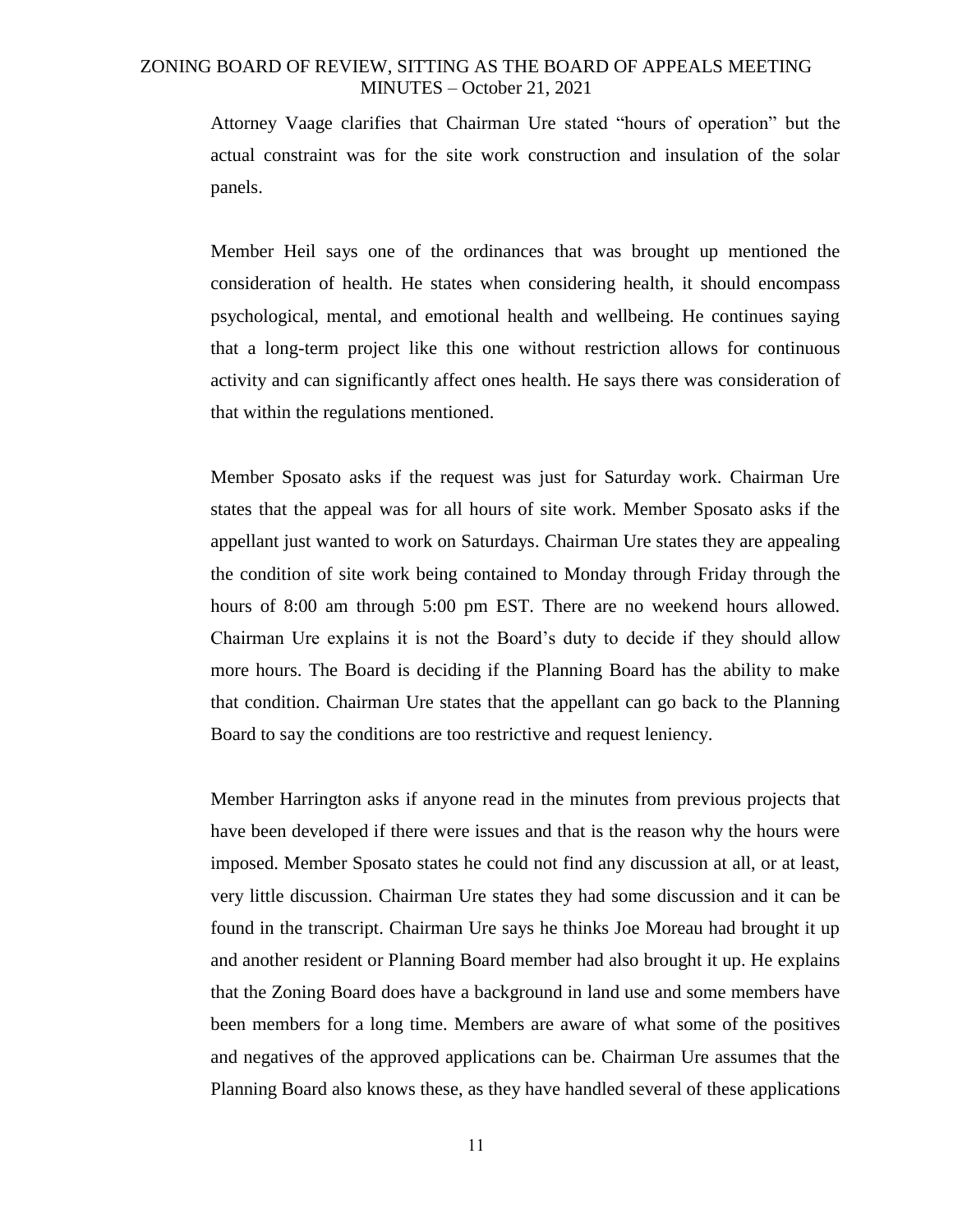and have heard feedback from the community as to the negatives. Chairman Ure thinks that's where the site work constraints have come from in order to keep the overall health and wellbeing of the community in control. Chairman Ure states he doesn't think the Planning Board is trying to hamstring the appellant, but instead find a delicate balance with both in mind.

# A MOTION WAS MADE BY MEMBER HARRINGTON AND SECONDED BY MEMBER YORK TO ACCEPT THOSE FINDINGS AND DELIBERATIONS AS FINDINGS OF FACT. ALL WERE IN FAVOR. SO MOVED

Chairman Ure states he would like to have a discussion in regards to the solicitor's opinion on interpreting the DPR. Chairman Ure asks if it's the job of the Planning Board or the solicitor to interpret planning regulations and/or the DPR. Chairman Ure clarifies that the solicitor of the Zoning Board can make a recommendation following the letter of the law, but the Board can choose not to use his recommendation at their own detriment. Member Sposato disagrees stating that the Board has the ability to go with their own opinion and not agree with the solicitor. Chairman Ure agrees and states that if the solicitors make the decision to how the Board rules, there is no point in having a board. He explains that the boards make decision based on the backgrounds and expertise and the solicitors are there to keep the Board out of legal trouble. Chairman Ure states it's ultimately the Planning Board's decision on how they interpret the DPR and not the solicitor. Member York agrees. Member Sposato agrees and states that it doesn't necessarily make the board correct and the mistakes are their own if it gets challenged in a court of law and they lose. Chairman Ure states it happens quite frequently whether it's the Town Council, Zoning Boards, or other boards of commission. It can get appealed and overturned when it gets to the state level. He thinks the solicitor is there to offer an opinion, but is not there to make a decision. Chairman Ure explains that the record made it seem that the Planning Board and solicitors were going back to the Town solicitor to see if they could do something and that didn't seem appropriate.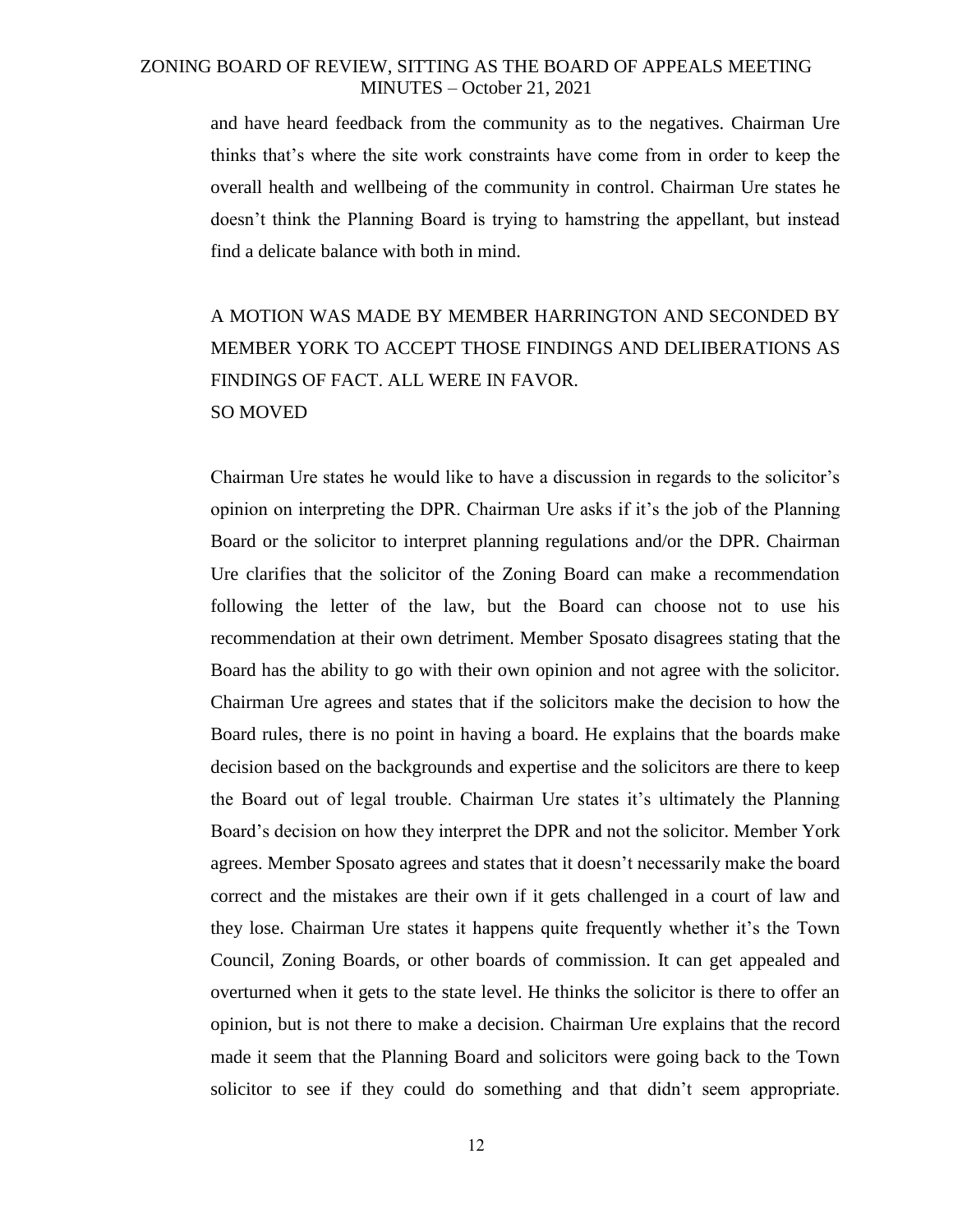Chairman Ure says there's nothing wrong with asking them, but that it's not the solicitor's decision. Member Sposato states that in some cases, and not necessarily this case, that solicitors get too involved and the Board should be doing their jobs. Member Heil clarifies that the Planning Board, in interpreting some of these ordinances, were within their authority to do so. Chairman Ure affirms. Member Sposato clarifies that even if they weren't within their authority, it's still their decision to make, whether it be right or wrong. Member Heil asks if the point is that they're within their right to interpret these and that they may interpret the ordinances wrong. Member Sposato affirms. Member Heil clarifies that the solicitors are there to guide the members, but the members were within their authority to interpret the regulations. Chairman Ure states that it is their duty, as well as the members of the Zoning Board. Member Sposato states it's not if they personally believe the Planning Board did their jobs correctly or not, it's based on the facts provided. Chairman Ure agrees and states they did not sit through the six to seven months of testimony. Member Sposato explains it's a narrow task to see if the Planning Board ruled the way the Town ordinance and regulations read.

A MOTION WAS MADE BY MEMBER HARRINGTON AND SECONDED BY MEMBER YORK TO ADD THAT DELIBERATION AS A FINDING OF FACT. ALL WERE IN FAVOR. SO MOVED

The Board discusses how to word the decision and how the decision should be handled. Attorney Vaage clarifies that the options are to uphold the decision or to reverse/remand the decision based on the findings of fact. Chairman Ure suggests breaking the decision into two pieces since the Board could feel differently about each.

A MOTION WAS MADE BY MEMBER YORK AND SECONDED BY MEMBER HARRINGTON TO UPHOLD DECISION MADE BY THE

13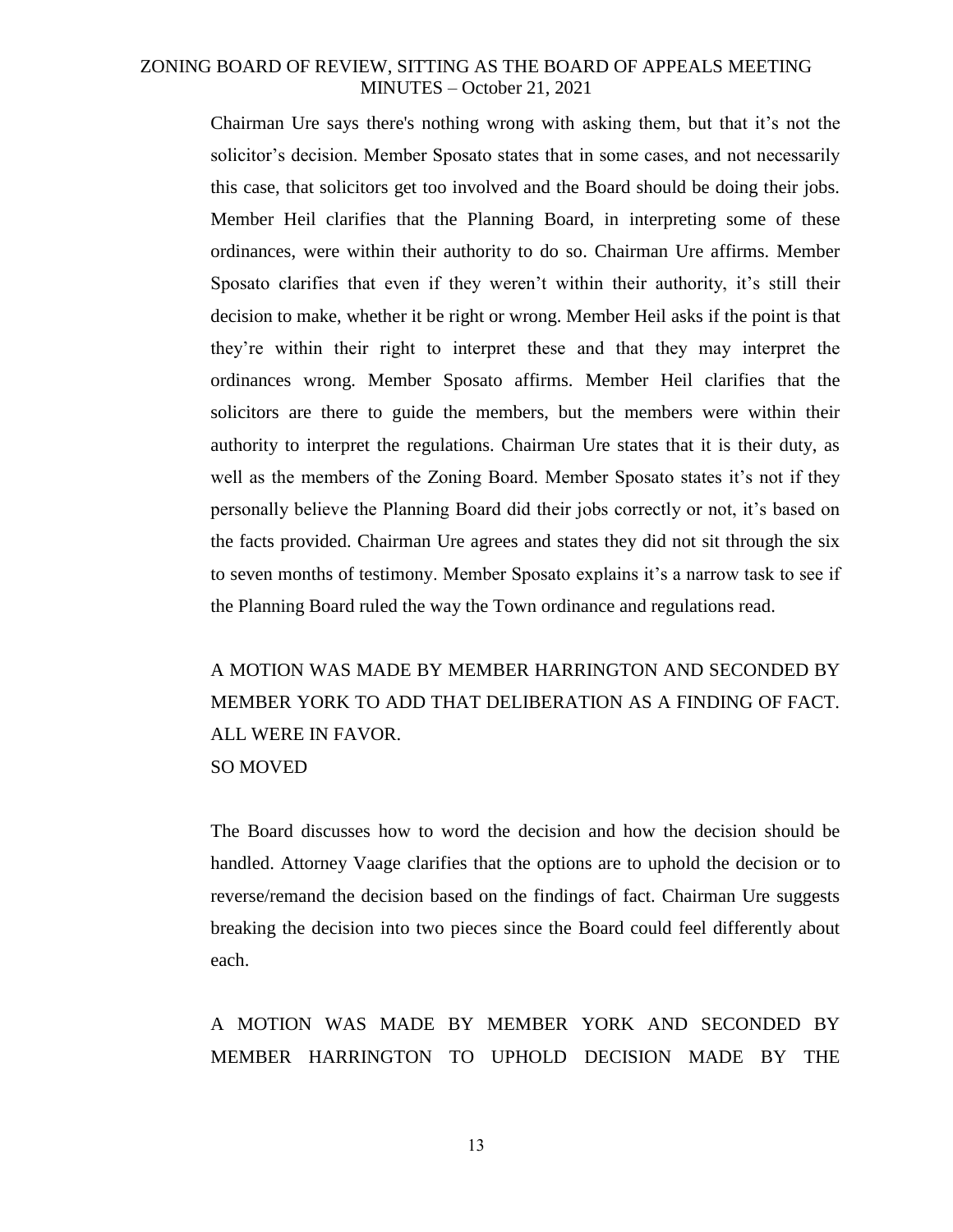PLANNING BOARD'S DECISION IN REGARDS TO CONDITION NUMBER FIVE. ALL WERE IN FAVOR. SO MOVED

A MOTION WAS MADE BY MEMBER YORK AND SECONDED BY MEMBER HARRINGTON TO UPHOLD THE DECISION MADE BY THE PLANNING BOARD IN REGARDS TO CONDITION NUMBER TWENTY-SIX. ALL WERE IN FAVOR. SO MOVED

A MOTION WAS MADE BY MEMBER HARRINGTON AND SECONDED BY MEMBER HEIL TO BREAK FOR A TEN MINUTE RECESS. ALL WERE IN FAVOR. SO MOVED

A MOTION WAS MADE BY MEMBER HARRINGTON AND SECONDED BY MEMBER YORK TO RECONVENE THE MEETING AT 8:05 PM. ALL WERE IN FAVOR. SO MOVED

Sitting as Board for Petition II: Ure, Sposato, York, Harrington, Baruti

# Petition II

A petition filed by Peter F. Skwirz, Esq. on behalf of Tom & Cynthia Sculco on an appeal of the decision of the Hopkinton Planning Board; appealing the decision of the Planning Board granting the approval of the master plan application submitted by RI-95, LLC for a large scale photovoltaic solar energy system located on property identified on the Hopkinton Tax Assessor's Map as Plat 11, Lot 47A; addressed as 0 Palmer Circle, Hope Valley, RI 02832 in accordance with R.I.G.L. 45-23-67, as amended. Appeal is made subsequent to the former R.I.G.L reference and Article XV of the Hopkinton Subdivision Regulations.

\*\*\*\*A Stenographer was present.\*\*\*\*

\_\_\_\_\_\_\_\_\_\_\_\_\_\_\_\_\_\_\_\_\_\_\_\_\_\_\_\_\_\_\_\_\_\_\_\_\_\_\_\_\_\_\_\_\_\_\_\_\_\_\_\_\_\_\_\_\_\_\_\_\_\_\_\_\_\_\_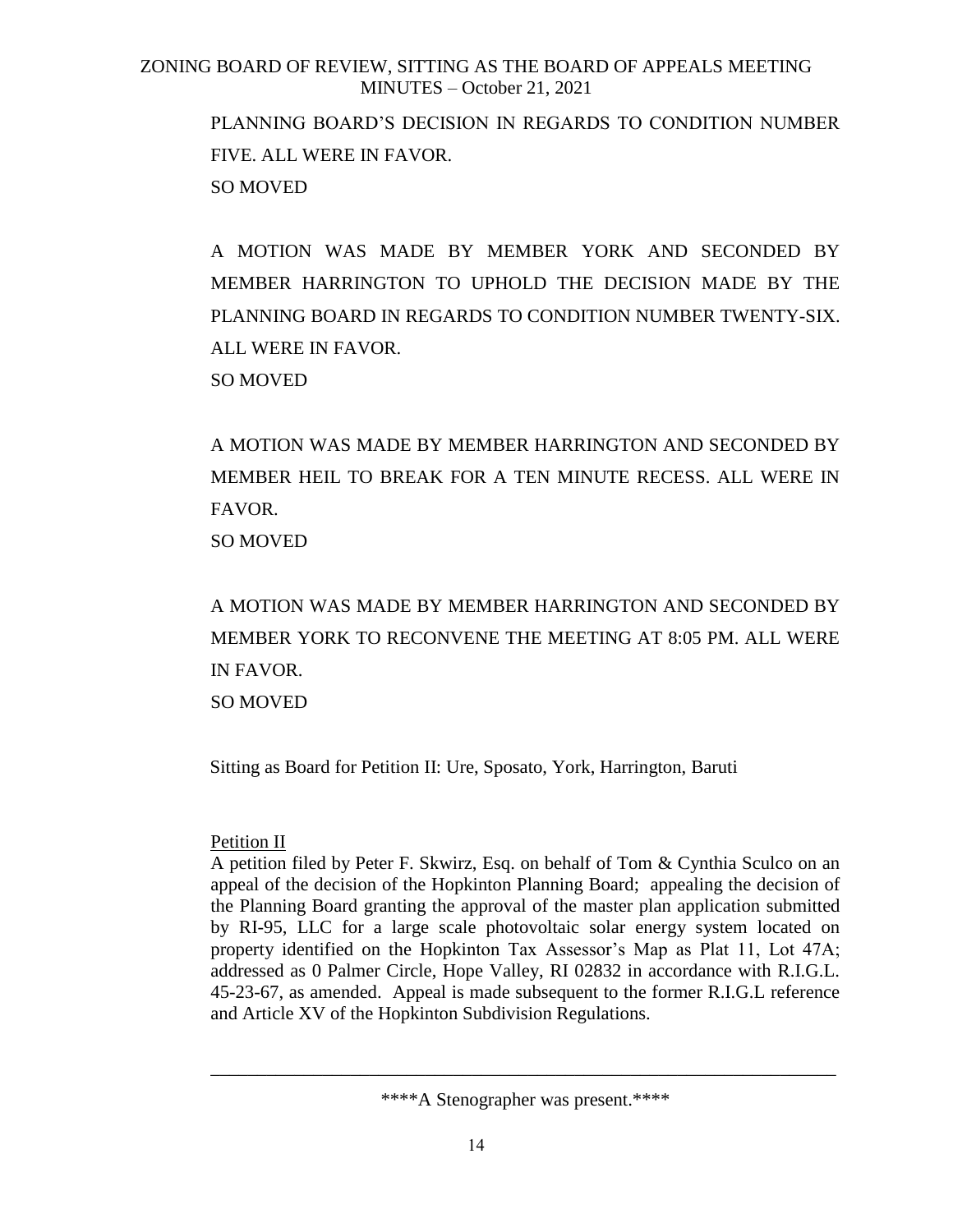\*\*\*\*\*A transcript will be filed as part of this record.\*\*\*\*\*

A MOTION WAS MADE BY MEMBER HARRINGTON AND SECONDED BY MEMBER YORK TO BREAK FOR A FIVE MINUTE RECESS. ALL WERE IN FAVOR. SO MOVED

A MOTION WAS MADE BY MEMBER HARRINGTON AND SECONDED BY MEMBER YORK TO RECONVENE THE MEETING AT 9:55 PM. ALL WERE IN FAVOR. SO MOVED

There was discussion amongst the board whether to extend the meeting until 10:30 PM or continue the matter to the next scheduled meeting. Attorney Landry, representing the owner of RI-95 LLC, states his memo was longer than the memos produced by Attorney Skwirz and Attorney Hogan. He is not sure if his argument could be heard within that time frame.

Chairman Ure asks if any members of the public would like to make any comments that could be made within the time that is left. Amanda Blau asks for clarification on where the documents could be found and looked at. Chairman Ure explains all materials are available at the Town Hall during their business hours. Joe Moreau of Old Depot Road speaks about the parcel and the meetings he had attended in regards to this project.

There was discussion between the members of the board and attorneys to decide when the next meeting should be held.